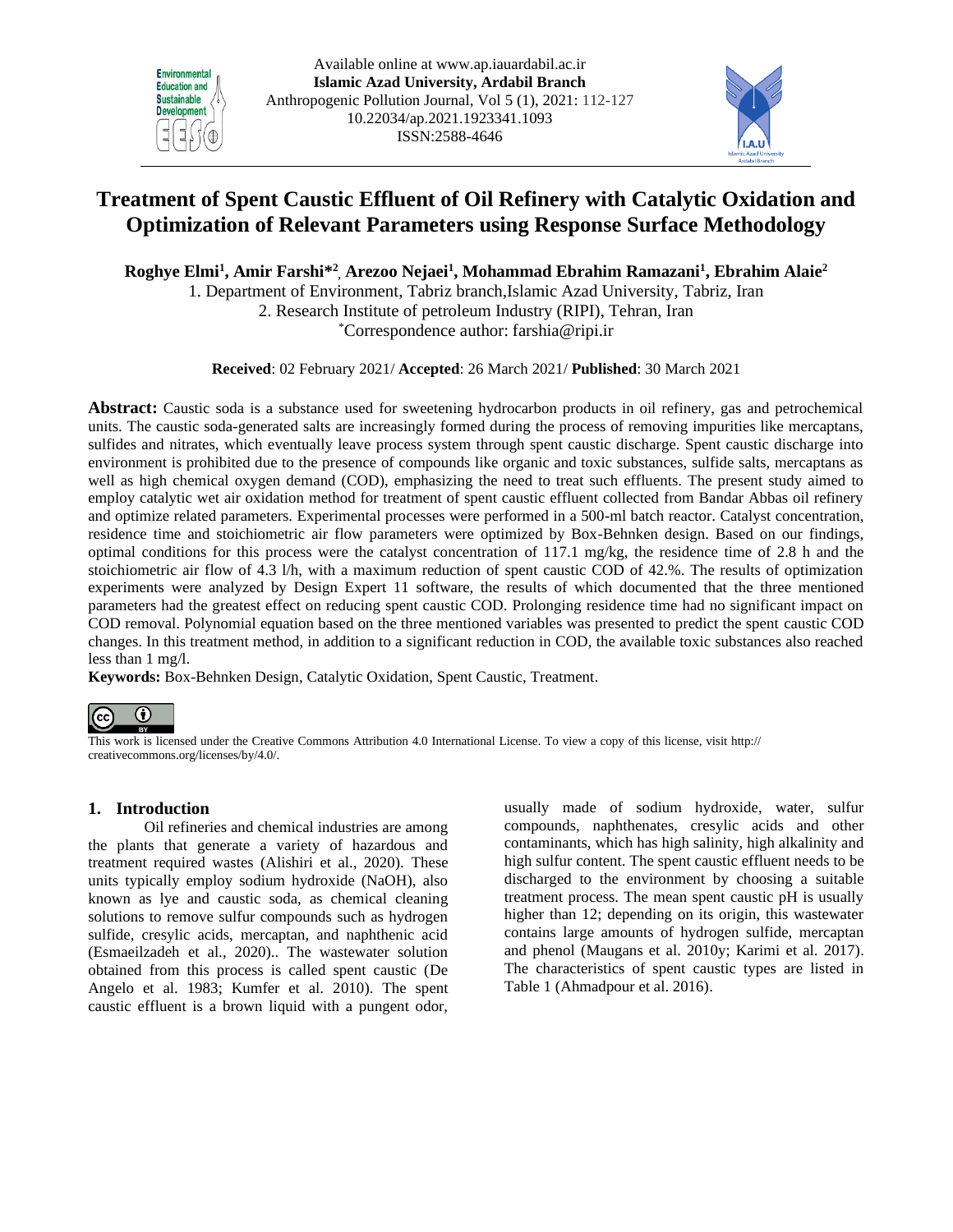|  | Anthropogenic Pollution Journal, Vol 5 (1), 2021: 112-127 |  |  |  |
|--|-----------------------------------------------------------|--|--|--|
|--|-----------------------------------------------------------|--|--|--|

|                   | Sulfidic Spent | Naphthenic Spent | Cresylic Spent caustic |
|-------------------|----------------|------------------|------------------------|
|                   | caustic        | caustic          |                        |
| Chemical oxygen   | 5,000-90,000   | 50,000-100,000   | 150,000-240,000        |
| demand (COD)(ppm) |                |                  |                        |
| Total organic     | 3.000-20       | 10,000-24,000    | 24,000-60,000          |
| carbon(TOC)(ppm)  |                |                  |                        |
| Sulfides(ppm)     | 2,000-52,000   | $\leq$ 1         | 63,000-0               |
| Sulfite(ppm)      | 1,5-500        | $4 - 8$          | 1,500-800              |
| Mercaptans(ppm)   | $0-30,000$     | <30              | $0-5,400$              |
| Thiosulfate(ppm)  | $0-4,000$      | 1,200-70         | 10,000-13,000          |
| Total phenol(ppm) | $2 - 30$       | 1,000-1,900      | 14,000-19,000          |

 $T$ . 1: 1: Profile of spent caustic produced in refinery in refinery in refinery in refinery industrial industrial industrial industrial industrial industrial industrial in  $\mathcal{L}$ 

According to the United States Environmental Protection Agency (US EPA) in the Resource Conservation and Recovery Act (RCRA), the spent caustic is classified as hazardous waste due to its high concentration of toxic materials and malodor (Shih-Hsiung et al. 2001).

Multiple methods are available for the treatment of spent caustic effluent, including incineration, biological approaches, classical oxidation, advanced chemical oxidation process (AOP), and wet air oxidation (WAO), each of which can be employed individually or concurrently. Waste incineration stands for the treatment of effluents containing chemical oxygen demand (COD) higher than 100 g/l. However, the use of this method is limited because of its high energy consumption and the release of hazardous compounds such as furans and dioxins (Luan et al. 2012).

Biological approaches are widely used method for the treatment of various waste effluents, but not suitable for effluents with the COD concentration of more than 10,000 mg/l (Hawari et al. 2015).

In the classical oxidation processes, an oxidizer is directly appended into the effluent under ambient pressure and temperature to eliminate the contaminants. The most common oxidizers in this method are chlorine, chlorine dioxide, oxygen, persulfate, permanganate, ozone and hydrogen peroxide  $(H_2O_2)$ .

Despite the advantages, these processes have some disadvantages such as high cost and toxic byproduct generation. Therefore, the effluent compounds generating such byproducts must be separated from those ones using effective techniques like adsorption prior to adding oxidant (Mortazavian, 2017).

The AOP method is a combination of ozone  $(O_3)$  + Ultraviolet light (UV),  $O_3 + H_2O_2$  and UV +  $H_2O_2$ , all of which aim to form hydroxyl radicals, and have robust oxidizing potential and also convertibility of nonbiodegradable pollutants into biodegradable non-toxic substances. Unlike other methods, this one has potential to eliminate the organic and inorganic contaminants such as aromatic carboxylic acids. The AOP requires coprocesses to achieve high efficiency. Thus, these systems

are complex and expensive (Bahrami 2016; Bakhshandeh 2017).

The WAO process is performed under high temperatures and pressures. Most WAO-related developmental efforts in the United States began about 50 years ago and have expanded in recent years. This method is employed in the treatment of industrial effluents such as caustic solutions from washing towers and also in the production of useful products such as acetic acid (Luck 1999; Hii 2014). This technique is also applied to treat wastewaters with the COD content of 200,000 mg/l, but it requires huge energy and is commonly considered as a pretreatment process (Claude 1998; Naizy 2008). One of the main bottlenecks of the WAO process is the defect in the complete oxidation of organic compounds because various low-molecular weight oxygen compounds (such as acetic acid, propanoic acid, as well as methanol, ethanol, and acetaldehyde) are either present in the feed or formed during the process, which are difficult to convert to carbon dioxide (Mortazavian, 2017; Bhargava et al. 2006).

To control the volatile organic compounds, the catalytic oxidation has attracted further attention due to its high efficiency at relatively low temperatures and its ease of use in various processes. Different oxidizers such as  $H_2O_2$  and Fenton's reagent (a solution of  $H_2O_2$  mixed with ferrous iron catalyst) are applied for conversion and degradation of organic matter (Mohammadizadeh, 2018). Due to the fact that the efficiency of the WAO process is suitable at the temperatures of 200-325°C and the pressures of 50-150 Bar, this process does the same work when using iron catalysts and robust oxidizers such as  $H_2O_2$  at 230°C and 35-Bar pressure. The catalytic oxidation process is based on the capacity of these oxidizers to chemically degrade hydrocarbons and based on the formation of free radicals such as hydroxyl radicals, thus oxidizing the organic matter of interest (Debellefontaine et al. 1996).

In fact, the presence of a catalyst causes the oxidation of resistant compounds such as acetic acid at lower temperatures and pressures than when the process is performed in the absence of a catalyst, indeed as one of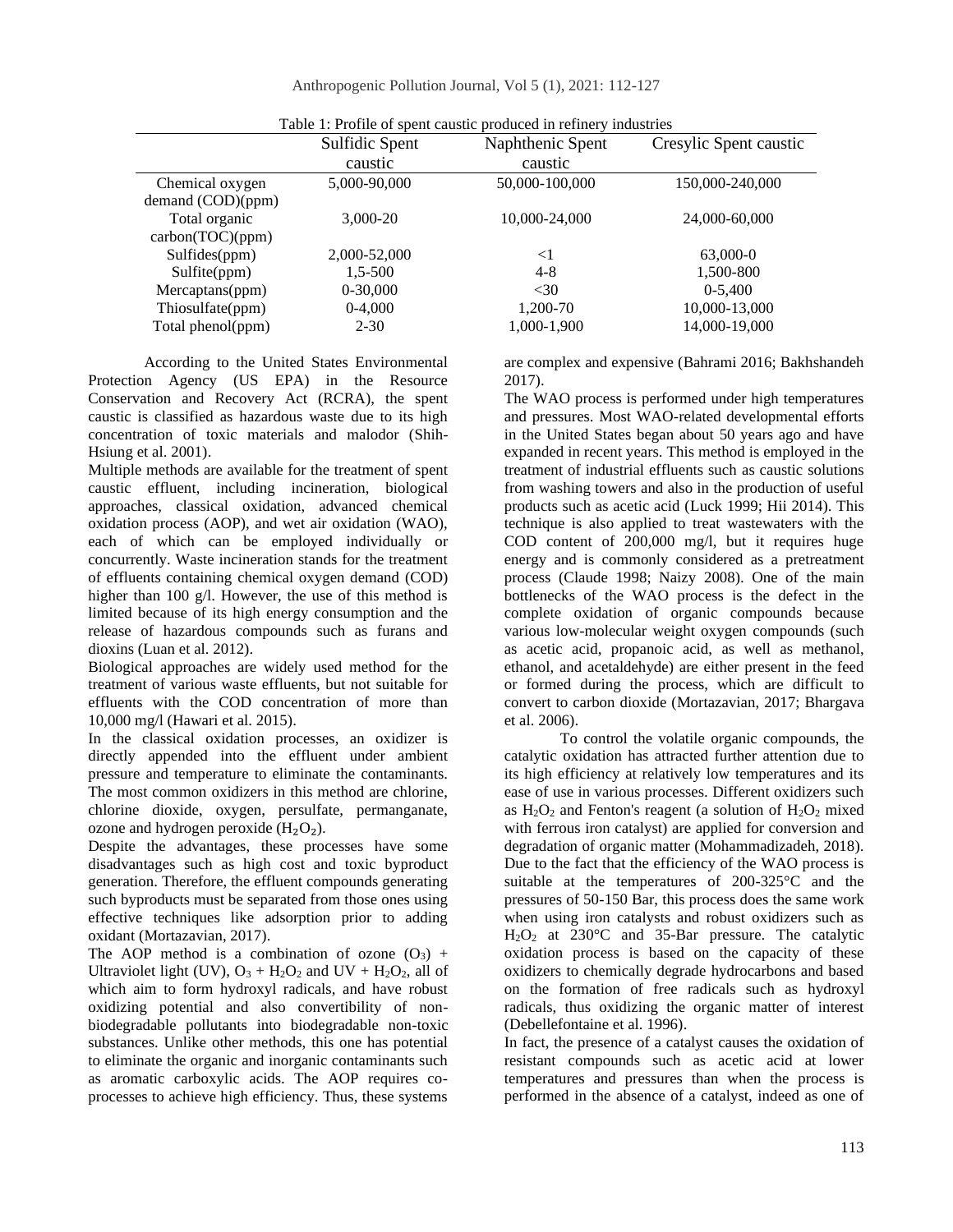the most appropriate methods to eliminate these contaminants (Heponiemi, 2015).

Therefore, the catalytic wet air oxidation (CWAO) process has lower energy consumption and higher oxidation efficiency compared to the conventional WAO process, increasing the reaction rate and reducing the reaction time (Luck 1999; Levec 2007).

to the oxidation process using a supercritical point of water, for example at a pressure of about 25 MPa and a temperature of about 550°C. Exploiting homogeneous and heterogeneous catalysts can significantly improve the oxidation efficiency of the aqueous phase. A number of Japanese companies have developed catalytic oxidation technology using noble metals based on titanium oxide or titanium zirconium. European researchers also focused on the application of homogeneous catalysts. It is really important to select appropriate catalysts for environmental protection because proper catalysts prevent the production and the release of unwanted intermediate pollutants through a change in the process pathway (Luck 1999).

A study recruiting analytic hierarchy process (AHP) and adopting a prospective to the advantages and disadvantages analyzed the best method of caustic wastewater treatment. Four parameters of technical feasibility, efficiency, treatment time and cost as the criteria of this process and four industrial options of advanced oxidation, catalytic oxidation, biological method and wet air oxidation as the best methods were selected for the caustic wastewater treatment within the AHP. After evaluation and pairwise comparison of different criteria and options in Expert Choice software, cost and return criteria had 43 and 23.3% priority, respectively, and the catalytic oxidation (catalyst based on metal phthalocyanines such as cobalt, vanadium and molybdenum) with 35.8% efficacy had the highest preference over other methods (Karimi 2017).

In a study, the spent caustic effluent collected from a Chinese refinery containing COD content of 250,781 mg/l in a one-liter steel reactor underwent WAO and a catalyst at a temperature of 150-200°C and a pressure of 0.2-2.5 MPa. The results showed that a decrement rate of feed COD was 75% in the WAO process at a temperature of 200°C, pressure of 2 MPa and the stirring speed of 300 rpm and 95% in the CWAO process using the composite catalyst of MnOx-CeOx/γ-Al2O<sup>3</sup> (Chen and Cheng 2013). In a study to optimize the treatment and recovery of spent caustic in the Olefine Unit of Tabriz Petrochemical Complex, the feed was first tested and treated by COD of 30,000 mg/l and 360 mg/L amount of S 2− in a 500-ml batch bubble column reactor under CWAO using IVKAZ catalyst (cobalt phthalocyanine) at 90-110°C, airflow of 7-10 L/min and reaction time of 20- 30 minutes under ambient pressure. The output flow from this reactor was then fed into a precipitation stirred tank reactor by adding lime to perform precipitation process under ambient pressure and temperature. The full

The expansion of studies on catalytic oxidation processes began in the United States in the mid-1950s, which are based on homogeneous catalysts (such as iron or copper) or on heterogeneous catalysts. In some cases, the overall performance of the CWAO process can be closely similar

factorial method was used for experimental design and the response surface methodology (RSM) was applied to optimize the test results. Experimental results showed that the COD concentration was decreased to 5000 mg/L and the  $S<sup>-2</sup>$  content also to 362 mg/L at the temperature of 90ºC, the air flow of 7 L/min and the reaction time of 30 min. The amount of caustic was also increased from 1% wt to 6% wt (Karimi et al. 2017).

A study analyzed the recovery and treatment of sulfidic spent caustic in the Olefine Unit of Tabriz Petrochemical Complex using the AHP. Selective parameters for AHP included cost, environmental considerations, availability and scaling, and alternative methods involved WAO, biological and catalytic methods. Among the alternative techniques, the catalytic method with 54.4% was selected as the best approach for recovery and treatment of spent caustic through AHP. Then, the experiments were performed by CWAO using IVKAZ catalyst in two batch bubble column reactor and precipitation stirred tank reactor.

The best value for NaOH recovery with an initial weight of 4% wt was 13.4% wt, output  $S<sup>2</sup>$  under optimal conditions decreased from 81 g/l to 36 g/l and the COD amount from 160 g/l to 52 g/l (Karimi et al. 2016).

In a study for the treatment of naphthenic spent caustics gathered from phase 4 and 5 refineries of South Pars (Assaluveh, Iran) with initial COD of 24000 mg/l and  $S^2$ content of 4493 mg/l, the amount of 50 ml of feed underwent CWAO using liquid cobalt sulfonated phthalocyanine catalyst 30%wt (Rangineh Pars Catalyst Company) at the concentrations of 500, 1250 and 2000 mg/l, stoichiometric air flow of 3, 6 and 9 l/h, and the residence time of 1, 2 and 3 hours. The reactor used was a batch reactor and the process parameters were selected to be catalyst concentration, stoichiometric air flow and residence time. Optimization experiments were designed using the Box-Behnken design (BBD) method by Design-Expert 7.0 Software. Experimental results showed that the COD concentration decreased to 15000 mg/l and  $S^{-2}$  to 59.874 mg/L at the optimum point of the catalyst with a concentration of 2000 mg/l, residence time of 2.37 hours and stoichiometric air flow of 9 l/h (Mohammadizadeh 2018). The problem with this method was the consumption of high catalyst concentration in experiments.

Mercaptans and sulfides can be oxidized in the presence of air/oxygen using metal phthalocyanine catalysts (molybdenum, vanadium, cobalt and manganese) in an alkaline medium. Metal phthalocyanine derivatives are used as homogeneous catalysts for liquid-liquid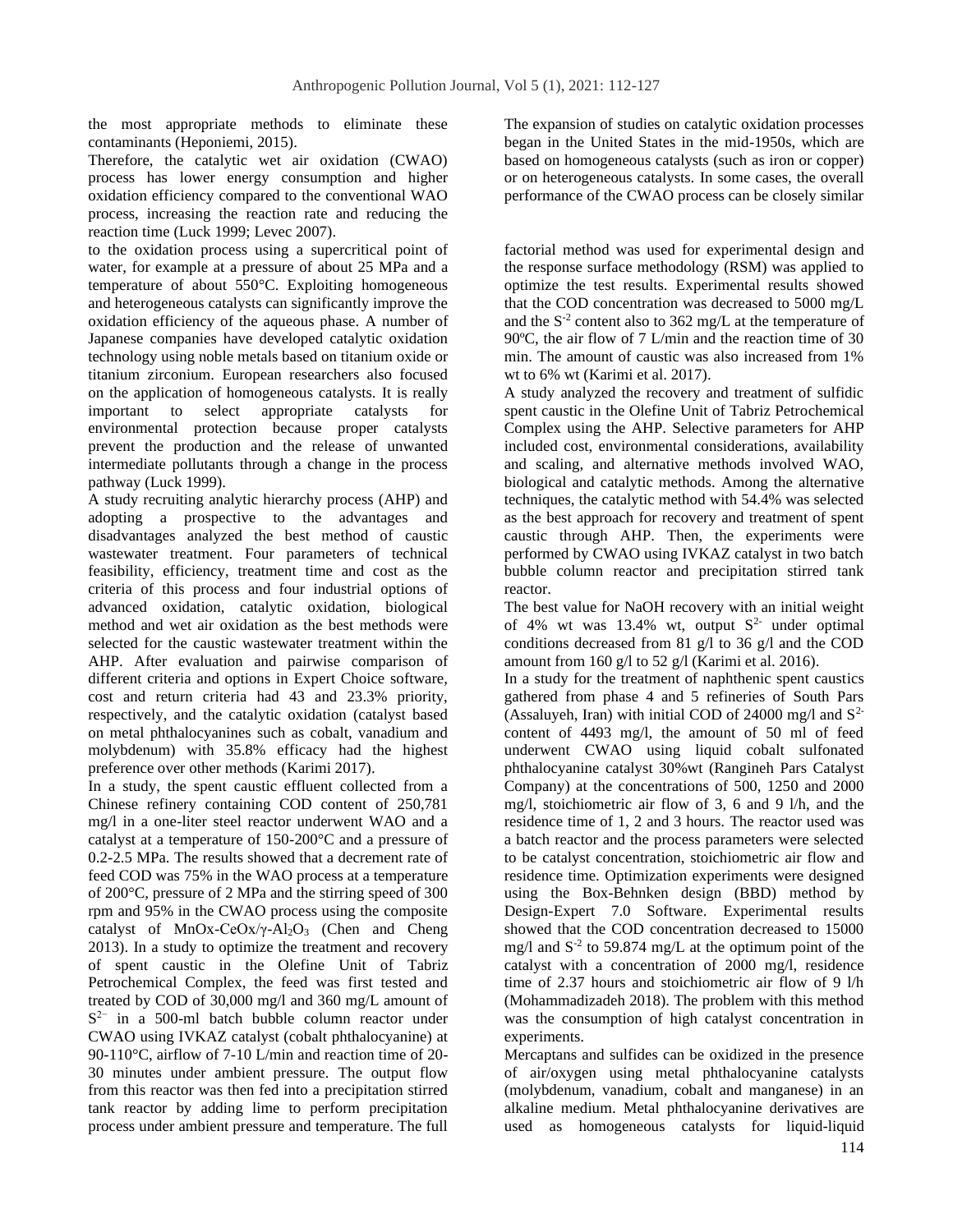sweetening and treatment and alkaline reduction in the extraction of mercaptans from light distillation products other petroleum products such as heavy naphtha, FCC gasoline, ATF and heavy oil (Mohammadizadeh 2018; Rathore et al. 2011).

Catalytic Wet Air Oxidation (CWAO) is a low-pressure and low-temperature process in the presence of a catalyst, as a licensed and technological approach. The main practices of this method are called Merox process (mercaptan oxidation). Due to the operating conditions of low temperature and pressure, the CWAO is considered as a process with low investment expenditure and is important in the treatment of spent caustic and other effluents. In oil refineries, cobalt phthalocyanine acts as an effective catalyst in mercaptan oxidation and spent caustic reduction. The role of this process in Bandar Abbas oil refinery and most refineries is to treat the spent caustic effluent and also to convert salts to disulfide.

According to the previous studies, the spent caustic effluent has been treated by the CWAO method under the operating conditions of high temperature and high pressure, as well as high catalyst concentration, while the present study has taken advantage of the operating conditions of low temperature and pressure and low catalyst concentration, thereby reducing the investment expenditure.

### **2. Materials and Methods**

#### *Examination and sampling methods*

The spent caustic samples in this study were collected from Unit 51 of the Bandar Abbas Oil Refinery, Iran. At the baseline, the samples were taken from the inlet of Unit 51 in a 20-liter container at once by the Research Institute of Petroleum Industry. The samples were then transferred to the laboratory of the Research Institute of Petroleum Industry, and kept in a dry, cool, and heat-free environment.

The spent caustic specimens were treated by the CWAO method using a 500-ml cylindrical reactor made of Grade 316 stainless steel capable of withstanding up to 20-bar pressure and equipped with a pressure relief valve (Figure 1). First, 100 ml of the spent caustic sample was weighed using a Mettler Toledo's JB1603 carat scale (Switzerland), and poured into the reactor according to the determined concentration of IVKAZ solid catalyst (VENIUSS Co., Russia). A magnetic stirrer was used to mix feed and oxygen. The reactor was then placed on a heater. After the system reached a temperature of 50°C and a pressure of 8 Bar, 35 tests were performed based on the test design to achieve the desired result. The COD and  $S<sup>2</sup>$  concentrations were analyzed for 35 samples. The results of the COD analysis of 16 tests are given in the test design table. Moreover, three tests were performed

such as LPG, pentane and light naphtha. These catalysts are also applied as heterogeneous catalysts for refining for the treated effluent sample at the optimal conditions and a general analysis was carried out. According to the test design, the feed containing different concentrations of catalyst (50, 100 and 150 ppm) was exposed to a certain amount of stoichiometric air flow (2, 4 and 6 l/h) monitored by the air mass flow controller at different residence time periods (1, 2 and 3 h). In order to measure the COD content, 0.2 ml of the treated effluent sample was diluted with 0.8 ml of distilled water (at a ratio of 1: 10) and then 0.2 ml of diluted effluent was poured into ready-to-use vials (0-15000 mg/l, Iran), and finally, the measurement was performed by a Lovibond spectrophotometer MD200 (Germany) according to ASTM D1252-00 standard.

To measure the concentration of anions and cations, 40 ml of the treated effluent sample was analyzed by ion chromatography (IC) and IGS-R-CH-056-1 (0) standard. In addition, 10 ml of the treated effluent sample was applied to measure the concentration of RS<sup>-</sup> and  $S^2$  using the KEM's AT-510 Automatic potentiometric titrator (Japan) in accordance with UOP 212 standard.

## *Characteristics of feed and treated spent caustics*

The spent caustic collected from the Bandar Abbas oil refinery was treated by CWAO method in the Batch reactor. The analytical characteristics of the feed and treated spent caustic effluents under the optimal conditions during the CWAO reaction are presented in Tables 2 and 3, respectively.

Table 2: Analytical characteristics of feed spent caustic m Bandar Abb

| collected from Bandar Abbas on refinery |
|-----------------------------------------|
| Concentration (mg/l)                    |
| 8212                                    |
| 16733                                   |
|                                         |
| $28873 + 955$                           |
| $2892 \pm 115$                          |
| ${<}1$                                  |
| $9527 \pm 381$                          |
| $<$ 1                                   |
| $\leq$ 1                                |
| $551 \pm 14$                            |
| ${<}1$                                  |
| $\leq$ 1                                |
| $987 \pm 39$                            |
| $1477 \pm 59$                           |
| $<$ 1                                   |
| $< 5.5$ wt%                             |
|                                         |

COD 64100 **64100** The spent caustic collected from Bandar Abbas oil refinery had a COD concentration of 64000 mg/l. In addition, the compound contained 8000 mg/l of sodium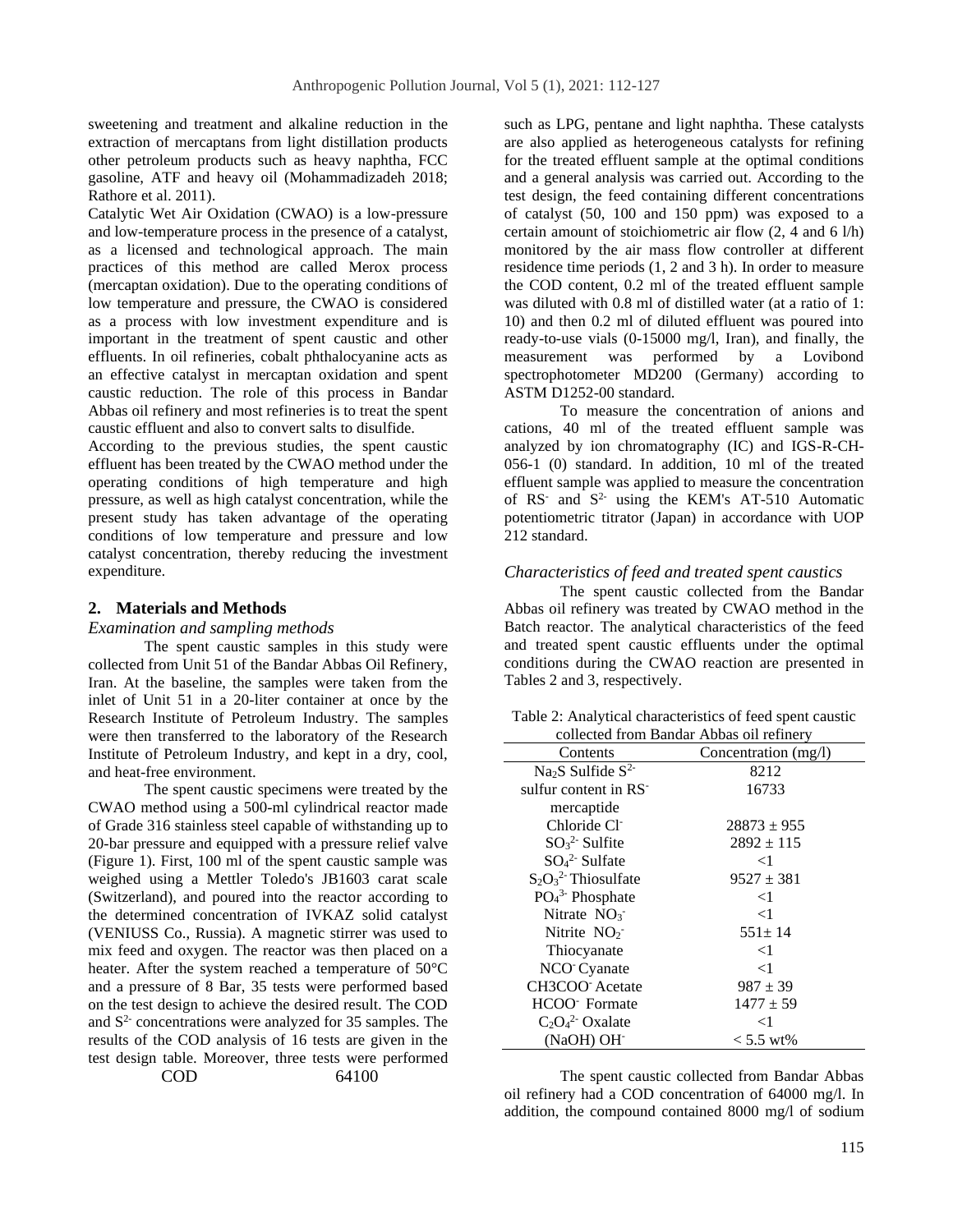sulfide, 16700 mg/l of mercaptide, 2800 mg/l of sulfites, 9000 mg/l of thiosulfate, and 900 mg/l of acetic acid.

Table 3: Analytical characteristics of spent caustic after catalytic wet air oxidation at an optimal point

| Contents                        | Concentration (mg/l) |
|---------------------------------|----------------------|
| Na <sub>2</sub> S Sulfide $S^2$ | ${<}1$               |
| sulfur content in RS mercaptide | ${<}1$               |
| Chloride Cl <sup>-</sup>        | $8835 \pm 353$       |
| $SO_3^2$ - Sulfite              | ${<}1$               |
| $SO_4^2$ - Sulfate              | $19549 \pm 776$      |
| $S_2O_3^2$ Thiosulfate          | ${<}1$               |
| $PO43$ - Phosphate              | $\leq$ 1             |
| Nitrate $NO3$                   | $\leq$ 1             |
| Nitrite $NO2$                   | $\leq$ 1             |
| Thiocyanate                     | $\leq$ 1             |
| NCO <sup>-</sup> Cyanate        | $\leq$ 1             |
| CH3COO Acetate                  | $4341 \pm 173$       |
| HCOO Formate                    | $762 \pm 30$         |
| $C_2O_4^2$ Oxalate              | ${<}1$               |
| (NaOH) OH <sup>-</sup>          | $5.24 \pm 0.20$ wt%  |
|                                 | 37242                |

As can be seen, the values of some parameters have been reduced to less than 1 mg/l after the CWAO process. However, there is an increase in the amount of acetic acid due to the organic matter conversion. After acidification, these materials were removed from the system using the separation method.

Table 4 shows the characteristics of wastewater discharges of industrial units in accordance with the standards of the Environmental Protection Organization of Iran (Mohsenzadeh and Mirbagheri 2018).

Table 4: Characteristics of wastewater discharge of industrial units in accordance with the standards of the Environmental Protection Organization of Iran

| Parameters | Discharge into surface water | Discharge into absorbing well | Agricultural and irrigation uses |
|------------|------------------------------|-------------------------------|----------------------------------|
|            | (mg/l)                       | (mg/l)                        | (mg/l)                           |
| <b>COD</b> | 60                           | 60                            | 200                              |
| <b>TSS</b> | 40                           |                               | 100                              |
| pH         | $6.5 - 8.5$                  | $5-9$                         | $6 - 8.5$                        |
| Turbidity  | NTU 50                       |                               | <b>NTU 50</b>                    |
| Color      | 75 TCU                       | <b>75 TCU</b>                 | <b>75 TCU</b>                    |

## *Experimental data and tests reactor system*

The spent caustic was treated by the CWAO method using a cylindrical reactor made of Grade 316 stainless steel with a volume of 500 ml, which was able to withstand pressures up to 20 Bar and was equipped with a pressure relief valve (PRV) and other accessories (Fig 1). Thus, 100 ml of spent caustic was weighed and poured into the reactor, according to the specified concentration of IVKAZ catalyst from VENIUSS (Russia); a stirrer magnet was used to mix feed and oxygen. Then, the reactor was placed on the heater; after the system reached a temperature of 50°C and a pressure of 8 Bar, the tests were performed. According to the test design, the feed containing different concentrations of catalyst (50, 100 and 150 mg/l) exposed to a certain amount of air flow (2, 4 and 6 l/h) established by the air mass flow controller is controlled for different contact times (1, 2 and 3 h); the time required to perform the reaction is the same as the residence time.

After the experiments, the COD concentration of the product sample was measured by spectrophotometery, and the concentrations of anions and cations were measured by ion chromatography (IC) methods.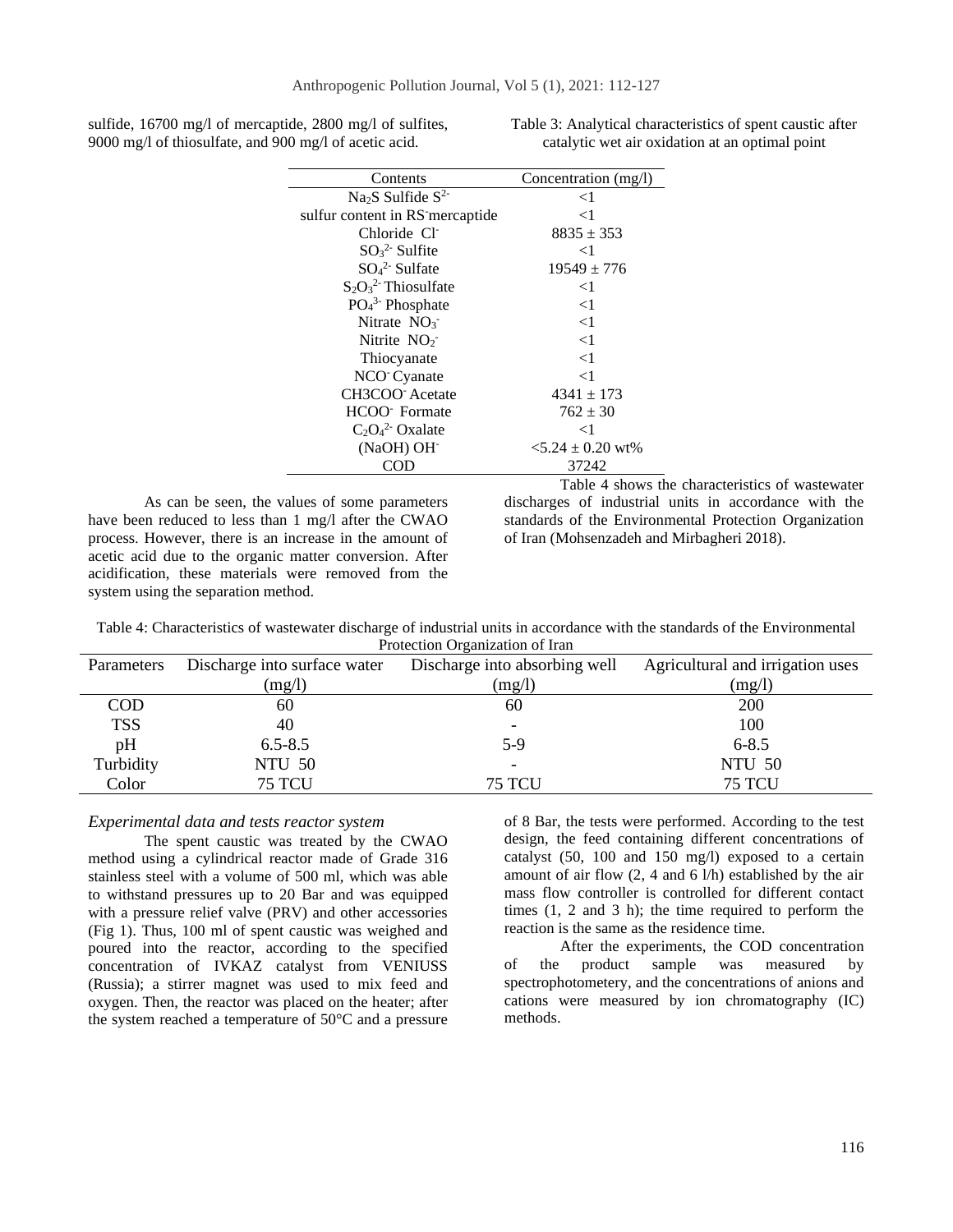

Fig. 1- Schematic of a laboratory reactor system for catalytic wet air oxidation; equipment: air cylinder, B.PC regulator, mass flow controller (MFC), batch reactor, heater, stirrer, pressure gauges (PG) and temperature indicator (TI) and controller

## *Experimental design method - RSM for experimental data*

In the experiment design with full factorial method, since the possibility of examining all interactions leads to an increase in the number of experiments, longer duration of study and increased cost (Montes 2008), this bottleneck can be bypassed using the RSM for optimization studies by Box and Wilson (1992). Therefore, the experiments were designed by Design Expert 11 software to optimize CWAO bearing three variables. Moreover, the RSM being a set of statistical techniques and applied mathematics used to build experimental models (proposed by Box and Draper in 1987) was employed for design, mathematical modeling, and optimization. To this end, among the two methods of Box-Behnken design and central composite design, which are of the most accurate and efficient optimization subsets of the RSM method, the BBD method was chosen because it requires fewer optimal tests for modeling and examines the variable at only three levels, as well as the proposed model is designed in the range of

the lower limit, the center and the upper limit of each variable and the space between the levels is equal.

## *Experimental data of spent caustic treatment by CWAO process based on BBD method*

The test data are presented in Table 6, which is based on Box-Behnken design (BBD) method and experiments.

The BBD method was performed to determine the optimal conditions for reducing COD content and the factors affecting CWAO. Input variables used in this method are catalyst concentration, residence time and stoichiometric air flow. The effect of these three factors on spent caustic removal was evaluated as well. The design to reduce the number of experiments was carried out using Design Expert 11.0.3.0 software. The COD removal efficiency was considered as dependent variable (response). Table 5 shows the characteristics of the factors and the range of raw and modeled data of the independent variables at different levels of this experimental scheme.

| Factor | Name                       | Units | Type    |        | Minimum Maximum | Coded                         | Coded                          | Mean   |
|--------|----------------------------|-------|---------|--------|-----------------|-------------------------------|--------------------------------|--------|
|        |                            |       |         |        |                 | Low                           | High                           |        |
| A      | Catalyst<br>concentration  | ppm   | Numeric | 50.00  | 150.00          | $-1 \leftrightarrow$<br>50.00 | $+1 \leftrightarrow$<br>150.00 | 100.00 |
| B      | Stoichiometric air<br>flow | l/h   | Numeric | 2.00   | 6.00            | $-1 \leftrightarrow 2.00$     | $+1 \leftrightarrow 6.00$      | 4.00   |
|        | Residence time             | h     | Numeric | 1.0000 | 3.00            | $-1 \leftrightarrow 1.00$     | $+1 \leftrightarrow 3.00$      | 2.00   |

Table 5: Characteristics of factors and range of raw and coded data of independent variables at different levels

## **3. Results**

*Chemical reactions and related mechanisms in the CWAO process of spent caustic effluent*

The CWAO reactions of spent caustic effluent in the batch reactor in the presence of IVKAZ catalyst were as follows (Karimi et al. 2016).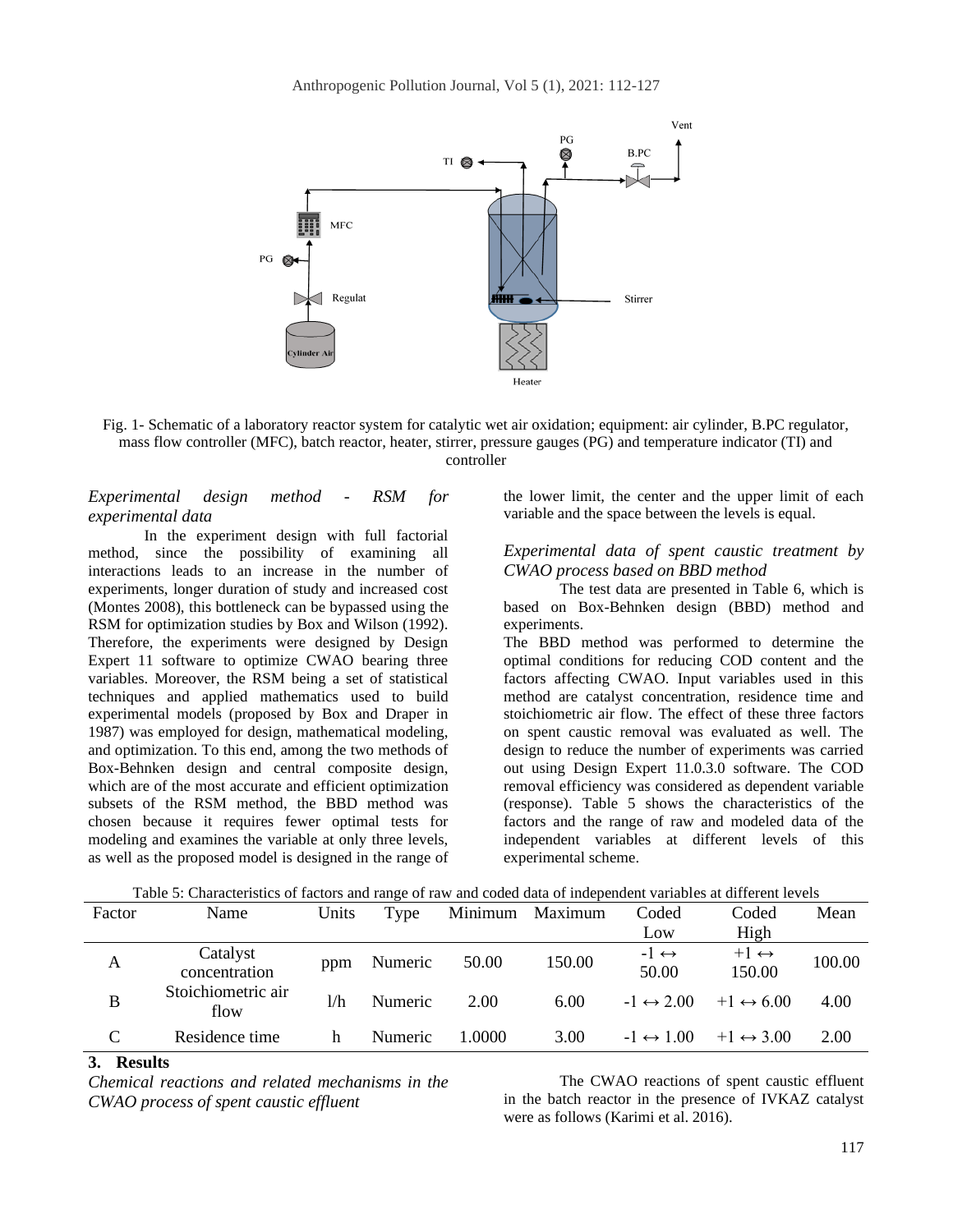| $NaOH + \frac{1}{2}Na_2S_2O_3 + O_2 \rightarrow Na_2SO_4 + \frac{1}{2}H_2O$ (1) |     |
|---------------------------------------------------------------------------------|-----|
| $NaSH + 2O_2 + NaOH \rightarrow Na_2SO_4 + H_2O$                                | (2) |
| $NaSH + 2O_2 \rightarrow \frac{1}{2}Na_2S_2O_3 + \frac{1}{2}H_2O$               | (3) |
| $2RSNa + \frac{1}{2}O_2 + H_2O \rightarrow RSSR + 2NaOH$                        | (4) |

*Test results and data analysis based on BBD statistical method*

The results obtained for spent caustic COD after each test are shown in Table 6.

| Table 6: Experimental design to reduce spent caustic COD for independent input variables and dependent variables |  |
|------------------------------------------------------------------------------------------------------------------|--|
| (response) by catalytic wet air oxidation using Box-Behnken design                                               |  |

|     |                | Factor 1                                 | Factor 2 | Factor 3 | Factor 1       | Factor 2         | Factor 3       | Response 1 |
|-----|----------------|------------------------------------------|----------|----------|----------------|------------------|----------------|------------|
|     |                | Coded level<br>Actual level of variables |          |          |                |                  |                |            |
| Std | Run            |                                          |          |          | A: Catalyst    | B:               | C:             | COD(ppm)   |
|     |                |                                          |          |          | concentration( | Stoichiometric   | Residence      |            |
|     |                |                                          |          |          | ppm)           | air flow $(l/h)$ | time           |            |
|     |                |                                          |          |          |                |                  | (h)            |            |
|     | 5              | $-1$                                     | $-1$     | $\theta$ | 50             | $\overline{2}$   | $\overline{2}$ | 44150      |
|     | 9              |                                          | - 1      |          | 150            |                  | 2              | 41050      |
| 3   | 15             | $-1$                                     |          |          | 50             | 6                | 2              | 42250      |
|     | 10             |                                          |          |          | 150            | n                | 2              | 40650      |
| 5   | 13             | $-1$                                     |          |          | 50             |                  |                | 40850      |
| 6   | 4              |                                          |          |          | 150            |                  |                | 38475      |
|     | 16             | $-1$                                     |          |          | 50             |                  |                | 38525      |
| 8   | 3              |                                          |          |          | 150            |                  |                | 37300      |
| 9   | 14             |                                          |          |          | 100            |                  |                | 42700      |
| 10  | 11             |                                          |          |          | 100            | h                |                | 40750      |
| 11  | $\overline{2}$ |                                          |          |          | 100            |                  |                | 41100      |
| 12  | 8              |                                          |          |          | 100            | 6                |                | 39475      |
| 13  | 7              |                                          |          |          | 100            |                  |                | 38350      |
| 14  | 12             |                                          |          |          | 100            |                  |                | 38200      |
| 15  | 6              |                                          |          |          | 100            |                  |                | 38800      |
| 16  |                |                                          |          |          | 100            |                  |                | 38050      |

Table 7 shows the analysis of variance (ANOVA) test results, including the goodness of fit test, and the evaluation of the significant effects of process variables on the response performed. The significance of the fit test for a model indicates the proper distribution of points around the model; the model can be used to

predict the values of function variables. The quadratic polynomial regression model, which is the most appropriate design model in this experiment, was employed to predict the magnitude of the response variable, encompassing both binary interactions and their power, in addition to the effect of individual variables

Table 7: Final analysis of variance of the fitted equations of reduced spent caustic COD by catalytic wet air oxidation on laboratory scale

|                           |                | <b>REPORTATION</b> | scaic         |         |          |                 |
|---------------------------|----------------|--------------------|---------------|---------|----------|-----------------|
| Source                    | Sum of Squares | df                 | Mean Square   | F-value | p-value  |                 |
| Model                     | $5.612E + 07$  | 9                  | $6.236E + 06$ | 52.09   | < 0.0001 | significant     |
| A-Catalyst concentration  | $8.611E + 06$  | 1                  | $8.611E + 06$ | 71.93   | 0.0001   |                 |
| B-Stoichiometric air flow | $4.314E + 06$  | 1                  | $4.314E + 06$ | 36.04   | 0.0010   |                 |
| C-Residence time          | $5.080E + 06$  | 1                  | $5.080E + 06$ | 42.44   | 0.0006   |                 |
| AB                        | $5.625E + 05$  |                    | $5.625E + 05$ | 4.70    | 0.0733   |                 |
| AC                        | $3.306E + 05$  |                    | $3.306E + 05$ | 2.76    | 0.1476   |                 |
| BC                        | 26406.25       | 1                  | 26406.25      | 0.2206  | 0.6552   |                 |
| $A^2$                     | $2.121E + 06$  |                    | $2.121E + 06$ | 17.71   | 0.0056   |                 |
| B <sup>2</sup>            | $3.474E + 07$  |                    | $3.474E+07$   | 290.16  | < 0.0001 |                 |
| $C^2$                     | $3.379E + 05$  |                    | $3.379E + 05$ | 2.82    | 0.1440   |                 |
| Residual                  | $7.183E + 05$  | 6                  | $1.197E + 05$ |         |          |                 |
| Lack of Fit               | $4.033E + 05$  | 3                  | $1.344E + 05$ | 1.28    | 0.4220   | not significant |
| Pure Error                | $3.150E + 05$  | 3                  | $1.050E + 05$ |         |          |                 |
| Cor Total                 | $5.684E+07$    | 15                 |               |         |          |                 |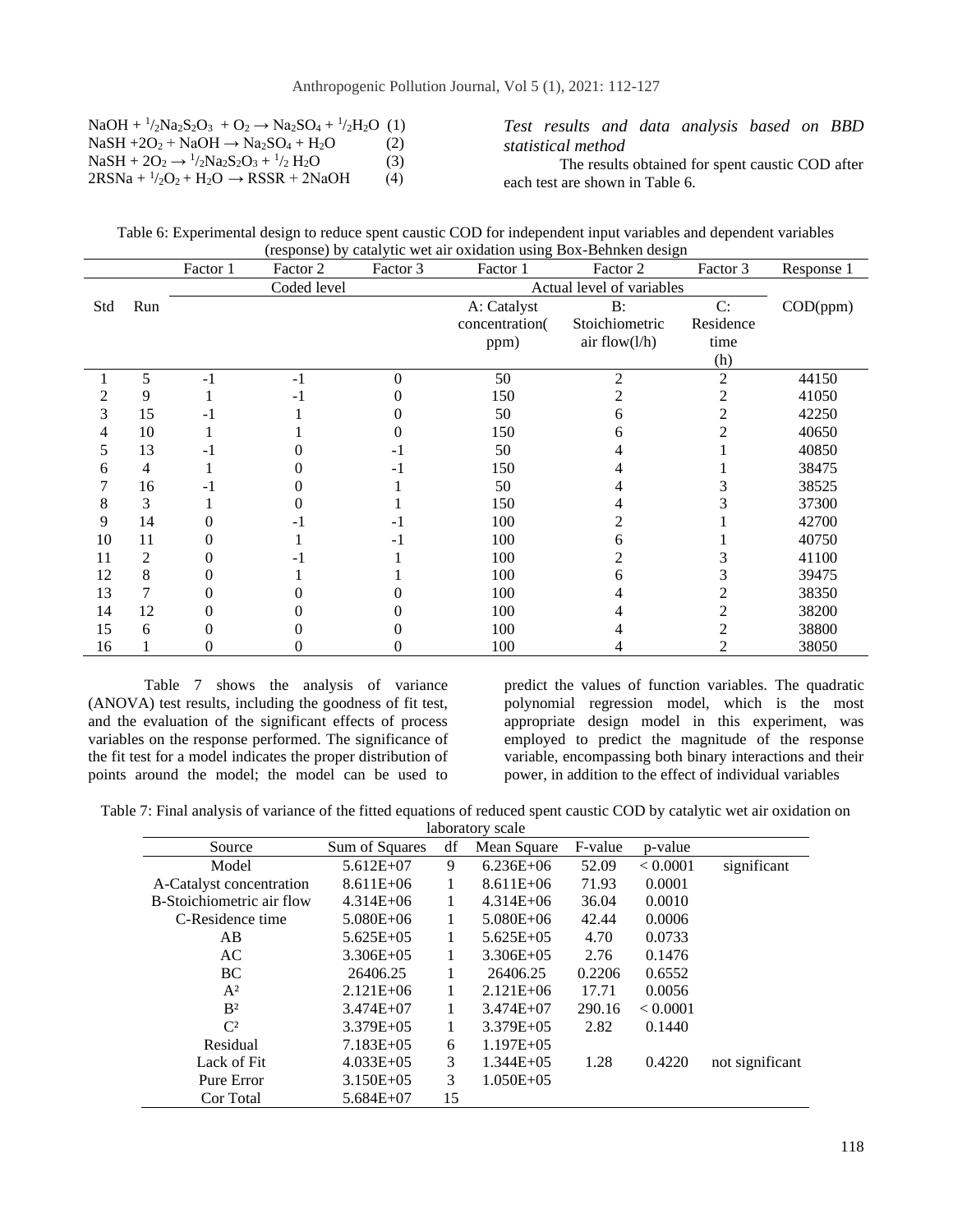*Fit Statistics table of experimental data in the process of spent caustic treatment by CWAO method*

According to Table 8, the Std. Dev. is equal to  $346.00$  which is insignificant digits relative to  $COD =$ 37300; therefore, the lower the Std. Dev., the better the result, obtained from the following equation.

$$
S = \sqrt{\frac{\sum (X - \bar{X})^2}{n - 1}} \qquad (5)
$$

Where, *S* stands for sample standard deviation,  $\sum$  for sum of..., *X* for each value, *x*<sup> $\overline{r}$ </sup> for sample mean and *n* for number of values in the sample. *Mean* is the average of the data and *C.V.%* stands for the coefficient of variation that is obtained by dividing *Std. Dev.* by *Mean* multiplied by 100, indicating that if these experiments are repeated, there is a 0.86% chance of new data being obtained, which reveals the accuracy of this experiment.

 $R<sup>2</sup>$  and Adjusted  $R<sup>2</sup>$  are 0.9874 and 0.9684, respectively, indicating a high correlation between the predicted data and the obtained data. Since R² represents the change around the mean response and alone cannot explain the accuracy of the model, another coefficient called Adjusted  $\mathbb{R}^2$  is used, which is calculated from the following equations.

$$
R^2 = 1 - \frac{SS_{residual}}{SS_{total}}
$$
 (6)

$$
R_{\text{adj}}^2 = 1 - \frac{SS_{\text{residual}}/DF_{\text{residual}}}{SS_{\text{total}}/(DF_{\text{model}} + DF_{\text{residual}})}
$$
(7)

Where, *SSresidual* represents the residual sum of squares, *DF* represents the degree of freedom, and *SStotal* represents the sum of the total squares of *SSresidual* + *SSmodel*. The difference between Adjusted R² and Predicted R² should not be more than 0.2.

Table 8: Statistical data of final analysis of variance of fitted equations for COD reduction by CWAO

|           | $\frac{1}{10000}$ counting for COD featuring by CWTTO |                          |         |  |  |  |  |
|-----------|-------------------------------------------------------|--------------------------|---------|--|--|--|--|
| Std. Dev. | 346.00                                                | R2                       | 0.9874  |  |  |  |  |
| Mean      | 40042.19                                              | Adjusted $\mathbb{R}^2$  | 0.9684  |  |  |  |  |
| $C.V. \%$ | 0.8641                                                | Predicted R <sup>2</sup> | 0.8766  |  |  |  |  |
|           |                                                       | Adeq                     | 25.3396 |  |  |  |  |
|           |                                                       | Precision                |         |  |  |  |  |
|           |                                                       |                          |         |  |  |  |  |

*Actual and predicted values related to COD obtained from experimental data in the process of spent caustic treatment by CWAO*

Table 9 compares the actual values of the experiment with the predicted values, indicating the close correlation of these numbers. Fig 2 shows the actual test data with the predicted data  $(R^2)$ , confirming the appropriate fit of the model with the test data.

Table 9: Comparison of actual values with predicted ones related to COD in the spent caustic treatment by CWAO

|                |          | method   |           |
|----------------|----------|----------|-----------|
| Run            | Standard | Actual   | Predicted |
| Order          | Order    | Value    | Value     |
| 1              | 16       | 38050.00 | 38350.00  |
| $\overline{2}$ | 11       | 41100.00 | 40862.50  |
| 3              | 8        | 37300.00 | 37240.63  |
| $\overline{4}$ | 6        | 38475.00 | 38259.38  |
| 5              | 1        | 44150.00 | 44171.88  |
| 6              | 15       | 38800.00 | 38350.00  |
| 7              | 13       | 38350.00 | 38350.00  |
| 8              | 12       | 39475.00 | 39556.25  |
| 9              | 2        | 41050.00 | 41346.88  |
| 10             | 4        | 40650.00 | 40628.13  |
| 11             | 10       | 40750.00 | 40987.50  |
| 12             | 14       | 38200.00 | 38350.00  |
| 13             | 5        | 40850.00 | 40909.38  |
| 14             | 9        | 42700.00 | 42618.75  |
| 15             | 3        | 42250.00 | 41953.13  |
| 16             | 7        | 38525.00 | 38740.63  |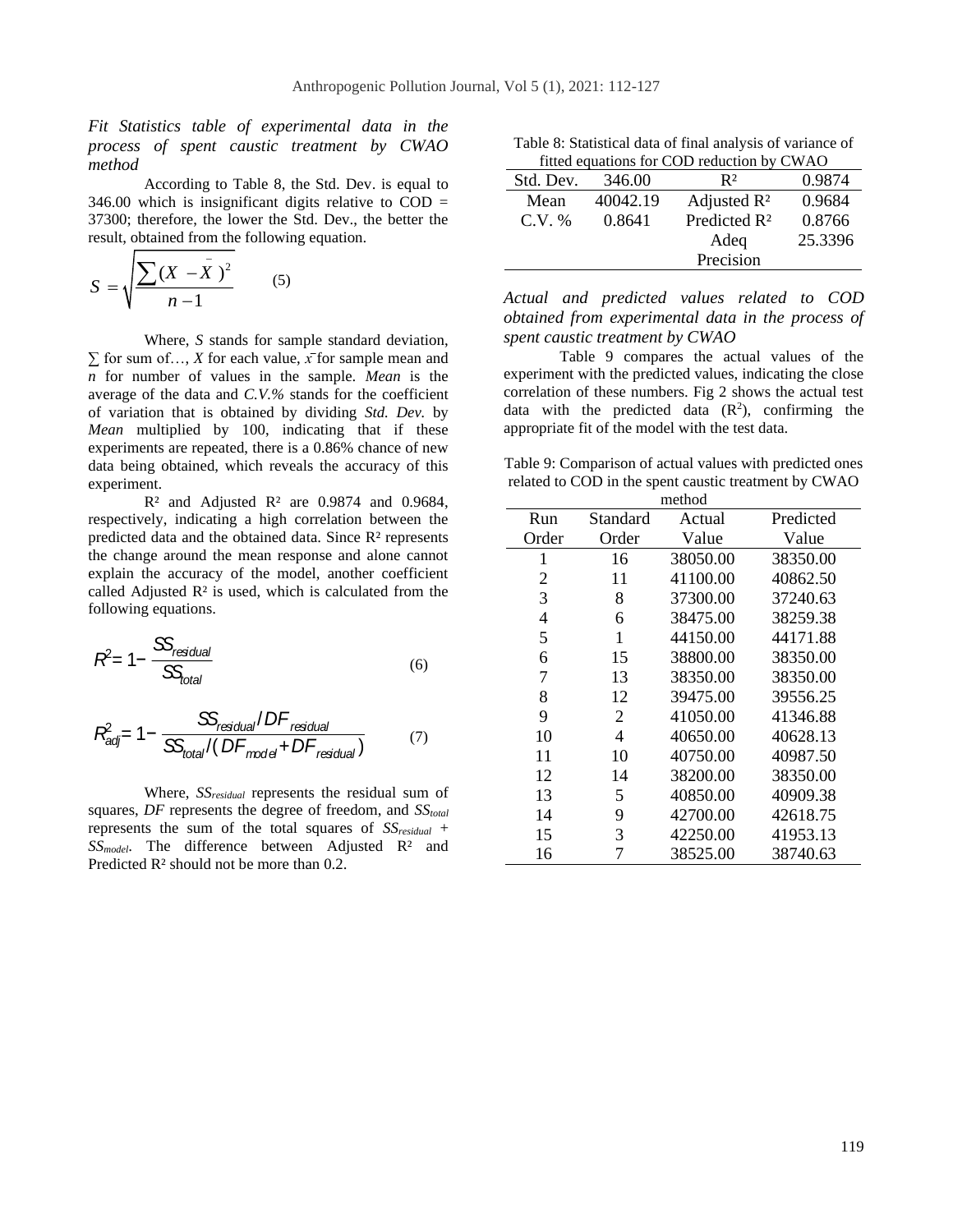

Fig. 2- Comparison of actual and predicted values related to reduction of spent caustic COD by CWAO method,  $(R2 = R -$ Squared  $= 0.9874$ )

## *Extraction of data model of spent caustic COD changes due to CWAO on a laboratory scale*

Since the main objective of this study is the optimization of test parameters, the results were imported to Design Expert software in order to extract the governing model of the process. The final design equation of this research is the following mathematical model equation, which uses the attained data. Therefore, the parameters of A, B and C have a great impact on reducing spent caustic COD.

Final COD= +38204.7 -1037.5 \*A -734.375 \*B -796.875  $*C +375 *AB +728.125 *A^2 +2946.88 *B^2$  (8) In Equation (8), the parameters of A, B and C represent

catalyst concentration, stoichiometric air flow and residence time, respectively.

## *Plot of normal data distribution*

Fig 3 shows the statistical diagrams to evaluate the adequacy of residual plot model.



Fig. 3- Statistical diagrams to evaluate the adequacy of the proposed model; (A) Normal Plot of Residuals; (B) Residuals vs. Predicted; (C) Residuals vs. Run

## *Data deviation graph*

Fig 4 shows the data deviation graph. As seen, the catalyst concentration is inversely associated with the spent caustic COD.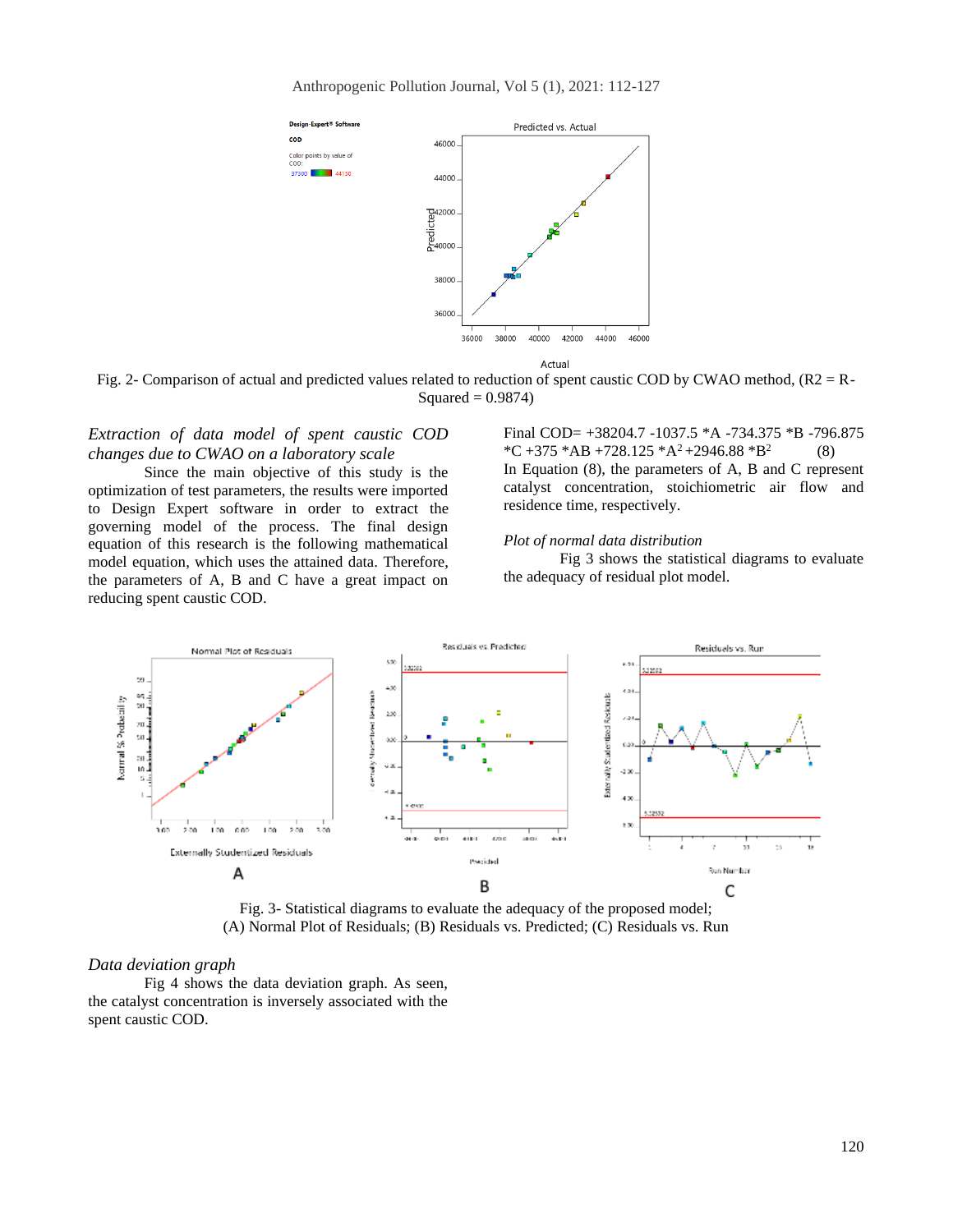

Deviation from Reference Point (Coded Units)

Fig. 4- Data deviation graph

*Investigating the co-effect of catalyst concentration and stoichiometric air flow on COD response*

Fig 5 and 6 show the 2D and 3D plots of the interaction between the catalyst concentration and the stoichiometric air flow at a residence time of 2 h.



Fig. 5- Two-dimensional plot of the interaction between catalyst concentration and stoichiometric air flow on the COD response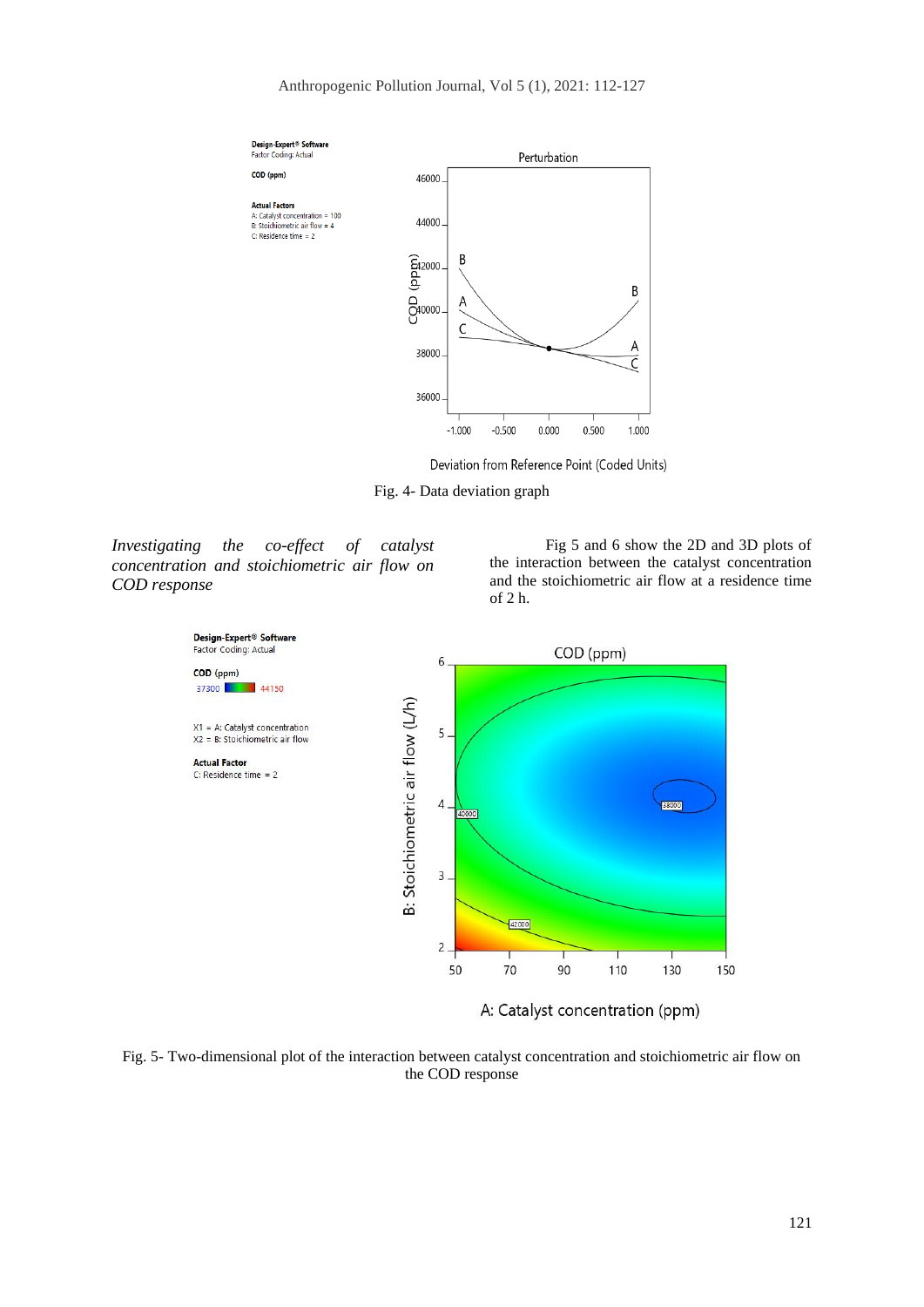



*Optimization conditions for design method of catalytic wet air oxidation of spent caustic effluent*

Fig 7 shows the Ramp diagrams for optimal conditions; the higher the catalyst concentration and the stoichiometric airflow, the higher the residence time.



Desirability = 1.000 Solution 1 out of 100

Fig.7- Ramp diagrams of optimal conditions to minimize the COD concentration by CWAO method

#### *Verification of the model*

To confirm the optimal point provided by the model and further validation, the optimal point was tested in triplicate (Table 10).

| Table 10: Optimal point confirmation in the CWAO process                                                                                                                                                                                                                                                                           |           |           |               |  |        |         |         |         |  |  |  |
|------------------------------------------------------------------------------------------------------------------------------------------------------------------------------------------------------------------------------------------------------------------------------------------------------------------------------------|-----------|-----------|---------------|--|--------|---------|---------|---------|--|--|--|
| Solution 1 of                                                                                                                                                                                                                                                                                                                      | Predicted | Predicted | - Std Dev – n |  | SЕ     | 95% PI  | Data    | 95% PI  |  |  |  |
| 10 Response                                                                                                                                                                                                                                                                                                                        | Mean      | Median    |               |  | Pred   | low     | Mean    | high    |  |  |  |
| COD                                                                                                                                                                                                                                                                                                                                | 37146.6   | 37146.6   | 345.996 3     |  | 288.86 | 36439.8 | 37225.7 | 37853.4 |  |  |  |
| $\mathbb{R}$ $\mathbb{R}$ $\mathbb{R}$ $\mathbb{R}$ $\mathbb{R}$ $\mathbb{R}$ $\mathbb{R}$ $\mathbb{R}$ $\mathbb{R}$ $\mathbb{R}$ $\mathbb{R}$ $\mathbb{R}$ $\mathbb{R}$ $\mathbb{R}$ $\mathbb{R}$ $\mathbb{R}$ $\mathbb{R}$ $\mathbb{R}$ $\mathbb{R}$ $\mathbb{R}$ $\mathbb{R}$ $\mathbb{R}$ $\mathbb{R}$ $\mathbb{R}$ $\mathbb{$ |           |           |               |  |        |         |         |         |  |  |  |

Two-sided Confidence = 95%

### 4. **Discussion**

The present study aimed to apply catalytic wet air oxidation method for the treatment of spent caustic effluent collected from the Bandar Abbas oil refinery and to optimize associated parameters. According to the results from the CWAO reactions of spent caustic effluent in the batch reactor in the

exposure to IVKAZ catalyst, the catalysts accelerate thermodynamically feasible reactions. Among the catalysts, the heterogeneous catalysts possess the noble metals known as highly active catalysts for oxidation reactions and have been applying in industrial activities. Based on evidence, the level of Disulfide-S-oxide increases and further sulfate is produced as a result of catalytic oxidation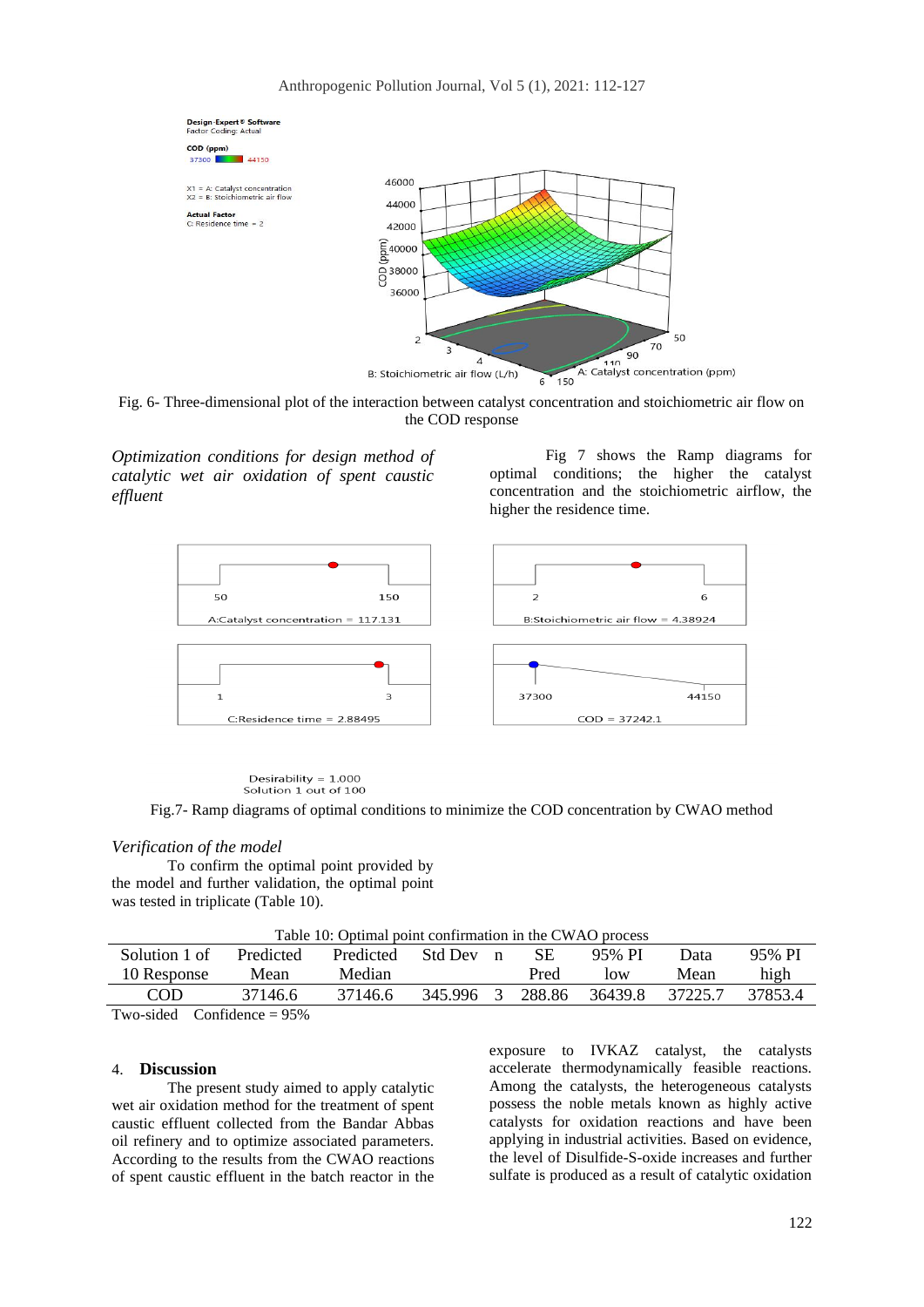and with increasing oxygen content. Therefore, the concentration of COD in the effluent also decreases with declining concentration of  $S<sup>2−</sup>$  ion. During this oxidation process, thiosulfates are converted to sulfates. As shown in Table 6, the number of experiments performed using BBD method with four repetitions of the central point was 16 and random.

According to Table 7, the F-Value of the catalyst concentration is 71.93, indicating that factors A, B, C, AB, A² and B² have the greatest effect on COD. As can be seen, the catalyst concentration and the stoichiometric air flow have a large effect on the CWAO, and the rate of sulfide removal enhances with increasing amount of inlet air.

P-values less than 0.05 indicate that the factors are significant and that these factors are 95% likely to influence the process. P-values less than 0.05 indicate that the factor is significant and P-values higher than 0.1 mean that the factor is insignificant. Therefore, P-values less than 0.05 to 0.1 are a confidence interval that affects the response by 90%. If considered, the P-value for this model is significant.

Based on the P-values and F-Values mentioned in Table 7, it is possible to understand the effect and importance of the parameters in the model. As seen, all parameters except the catalyst concentration and residence time interaction parameter are efficient in terms of COD removal efficiency. According to Table 7, the P-value for Lack of fit in this model is 0.4220. Therefore, the value of this parameter indicates that the factors fit together and the proposed model has sufficient fit. Therefore, p-value is considered to be significant for the model and not significant for Lack of Fit test; these two are essential in verifying the model. Table 8 shows the statistical data of final analysis

of variance of fitted equations for COD reduction by CWAO. Moreover, Fig 2 presents the actual test data with the predicted data  $(R^2)$ , confirming the appropriate fit of the model with the test data. Therefore, the closer the data distribution is to the regression line and the closer the slope of the graph is to the number one, the higher the accuracy and validity of the model, indicating a greater agreement between the predicted data and the actual data. Additionally, Fig 2 confirms an acceptable statistically correlation between experimental data and predicted values. The advantage of using a mathematical model equation is to examine the relationship of variables from their coefficients. A positive coefficient means a direct relationship and a negative coefficient means an inverse relationship; the larger the coefficient, the greater the effectiveness of that parameter.

One of the most important sampling distributions is the normal distribution. Because the condition of the sample varies as a result of the

error caused by the experiments, the normal distribution plays a pivotal role in analyzing the data obtained from the designed experiments. In addition, the normal data distribution plot is also used to check the adequacy of the model provided by the software of the model. Based on the residual plot in Fig 3a, the more linear the data dispersion and the closer to the regression line, the more normal the data. Therefore, in this study, the data have a normal distribution. Uniform and linear distribution indicates the normal distribution of errors, indicating fewer errors and increased model validity. Fig 3b shows a graph of the residual values versus the predicted values; the dispersion is within the specified limits and indicates the accuracy of the tests. Fig 3c shows a graph of residual values versus run; the dispersion is within the specified limits.

According to Fig 4, it can be seen that the catalyst concentration is inversely related to the spent caustic COD. The COD removal efficacy of spent caustic was enhanced with increasing catalyst concentration. Moreover, increasing the stoichiometric air flow has a great impact on CWAO. Elevating the amount of inlet air increases the efficiency of sulfide removal and naturally reduces the concentration of COD. In general, the stoichiometric air flow is inversely related to values slightly above average and then directly related to the spent caustic COD. The residence time has no much effect on COD removal. However, increasing all three factors enhances sulfide removal, but the effect of catalyst concentration is greater than other factors.

In this study, the diagrams of the response procedure of spent caustic COD concentration were plotted. After confirming the final model, how to change the response with the relevant variables can be shown by a diagram. Graphs are as 2D contour plot and surface response. Contour plots and 3D surface plots provide the co-effect of two variables on the response. With the help of these diagrams, it is possible to evaluate the effectiveness of the response variable in relation to each of the operational variables in the presence of other variables. As shown in Fig 5 and 6, the catalyst concentration is significantly effective parameter in CWAO, the increase of which reduces the amount of COD; also, the higher the oxygen content, the better the oxidation reaction. Therefore, the minimum amount of COD was seen for catalysts with concentrations of 120-130 ppm and stoichiometric air flow of 4-4.5 l/h, and the highest amount of COD was observed with decreasing catalyst concentration below 120 mg/l and stoichiometric air flow below 4 l/h, indicating inverse relationship between catalyst concentration and stoichiometric air flow in the COD value.

As depicted in Fig 7, the significant reported values for F-value and P-value and high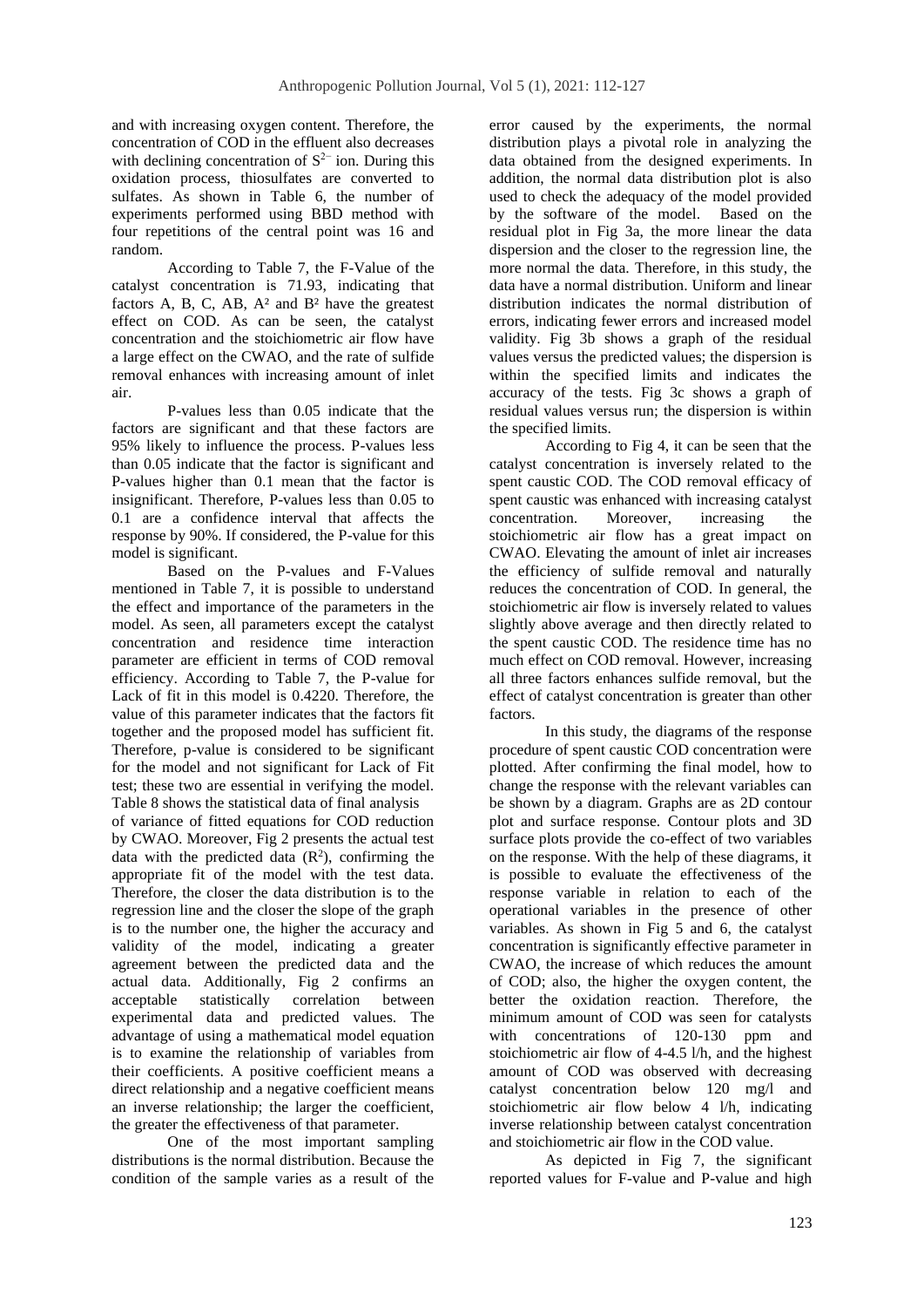values for  $\mathbb{R}^2$  and adjusted  $\mathbb{R}^2$ , as well as normal dispersion of data show the sufficient accuracy of the data. Therefore, to determine the optimal conditions for minimizing the amount of COD, the results of Design Expert software for the variables of catalyst concentration, stoichiometric air flow and residence time are 117.131 ppm, 4.38924 l/h and 2.88495 h, respectively. The results predict that if the COD value is obtained to be 37242.1 mg/l, the utility for this optimization will be 1.

Considering that the confidence interval is between 36439.8 and 37853.4, and due to the fact that the average optimal point is in this interval, the experimental data were confirmed with 95% probability, as seen in Table 10.

## 5. **Conclusion**

During the experiments for the treatment of spent caustic effluent of the Bandar Abbas oil refinery using the CWAO method, the following results were achieved:

A) The optimal conditions for the CWAO were as follows; the catalyst concentrations of 117.1 ppm, the stoichiometric air flow of 4.3 l/h and the residence time of 2.8 h resulted in a maximum spent caustic COD reduction of 42% (from  $64100$  to  $37242$  mg/l), as well as reduced concentration of most toxins to less than 1 mg/l.

B) The BBD method was employed to perform experiments and optimize the parameters of catalyst concentration, stoichiometric air flow and retention time (as independent variables), and finally the experiments were optimized using RSM. The obtained values for F-value, p-value, R<sup>2</sup> and Adjusted R², and normal data distribution diagram as well as 2D and 3D plots showed that the optimal operational conditions for catalyst concentration, stoichiometric air flow and retention time are 117.13 ppm, 4.38 l/h and 2.88 h, respectively.

C) The results of experiments showed that the catalyst concentration and the stoichiometric air flow have the greatest effect on reducing the pollutant rate (COD) of spent caustic by CWAO method. Therefore, the higher the oxygen content, the better the oxidation reaction and the higher the sulfide removal efficiency; moreover, the higher the catalyst concentration, the higher the conversion rate and the lower the COD. However, excessive increase in catalyst concentration is undesirable in this case, because firstly, the operating cost increases and secondly, since the catalyst is not separated from the wastewater, sending it to the environment through the wastewater is not desirable, so attempts are made to use low concentration. Additionally, increasing the residence time will partially reduce the COD of the effluent and will be ineffective to some extent. Furthermore, increasing the stoichiometric air flow has a great impact on CWAO. Elevating the amount of inlet air increases the efficiency of sulfide removal and naturally reduces the concentration of COD. In general, the stoichiometric air flow is inversely related to values slightly above average and then directly related to the spent caustic COD.

D) Considering that the WAO is the most appropriate and efficient commercial methods available for the disposal of industrial effluents and the performance of this method is at high temperature and pressure, therefore it increases the cost. Therefore, the wet air oxidation efficiency can be improved by adding homogeneous or heterogeneous catalysts with gentle temperature and pressure, which is a low operating cost and environmentally friendly method.

E) It is important to select appropriate catalysts used in environmental protection because proper catalysts prevent the production and the release of unwanted intermediate pollutants through a change in the process route. Furthermore, the main advantage of heterogeneous catalysts compared to homogeneous catalysts is that after oxidation, they are easily recovered, regenerated and reused, thus reducing operating costs.

F) It is impossible to compare the results of this study with other studies, because the compounds in different effluents are not the same. Researchers have studied different real and synthetic samples (Table 11). The current study analyzed the real samples of spent caustic effluent collected from the Bandar Abbas refinery, which is a wastewater with the worst possible conditions in terms of sulfidic, naphthenic and cresylic impurities. The treatment method of CWAO was performed in the presence of IVKAZ solid catalyst. According to the obtained results, the COD content was reduced to 42% under optimal conditions of catalyst concentration of 117.1 ppm, residence time of 2.8 h and the stoichiometric air flow of 4.3 l/h. Mohammadizadeh (2018) reported the elimination efficacy of COD (37.5%) for spent caustic effluent from phase 4 and 5 refineries of South Pars (Assaluyeh, Iran) with the catalyst concentration of 2000 ppm and the stoichiometric air flow of 9 l/h and the residence time of 2.37 h. Moreover, the air flow was 4.5 l/h, but with a longer residence time, the  $S<sup>2</sup>$  level was decreased to less than 1 mg/l. Karimi et al. (2017) reported that the  $S<sup>2</sup>$  level of refinery effluent was reduced to 362 mg/l at the airflow of 7 l/min and the reaction time of 30 min.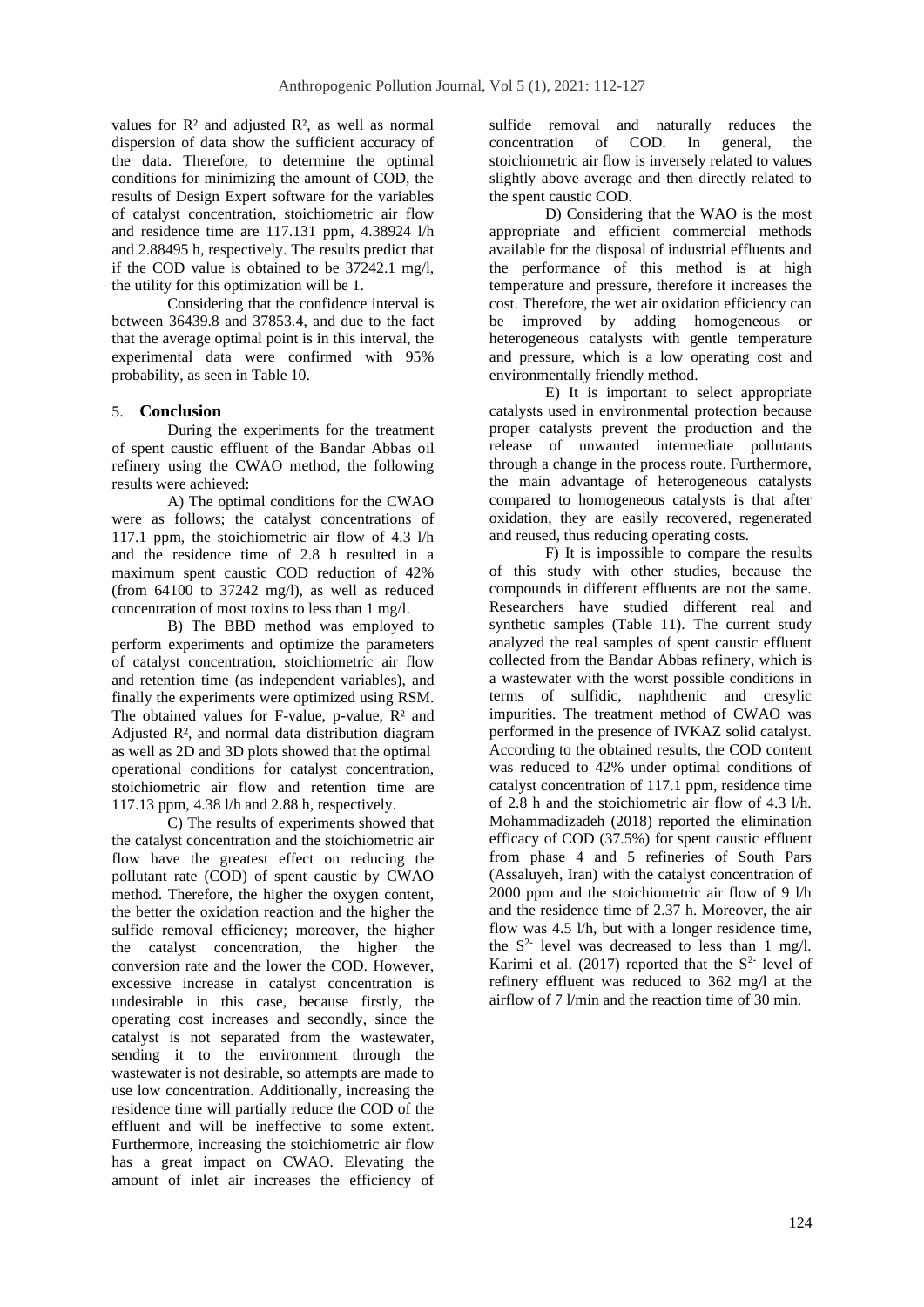|                                                      | Factor                                              | Uni               | Minim          | Maxim  | optimu       | Catalyst                                             | Prima       | Final  | Remo             | Remo     |
|------------------------------------------------------|-----------------------------------------------------|-------------------|----------------|--------|--------------|------------------------------------------------------|-------------|--------|------------------|----------|
|                                                      |                                                     | ts                | um             | um     | m            | used                                                 | ry          | COD(m) | ve               | ve $S^2$ |
|                                                      |                                                     |                   |                |        | conditi      |                                                      | COD         | g(1)   | COD <sub>(</sub> | (mg/l)   |
|                                                      |                                                     |                   |                |        | on           |                                                      | (mg/l)      |        | $%$ )            |          |
| Chen C,<br>Cheng T,<br>2013<br>Karimi et al.<br>2017 | temperatur<br>e                                     | $^\circ \text{C}$ | 150            | 200    | 200          | $MnOx-$<br>$CeOx/\gamma$ -<br>$Al_2O_3$              | 250,7<br>81 |        | 95               |          |
|                                                      | pressure                                            | <b>MP</b><br>a    | 0.2            | 2.5    | $\mathbf{2}$ |                                                      |             |        |                  |          |
|                                                      | temperatur<br>e                                     | $^\circ \text{C}$ | 90             | 110    | 90           |                                                      |             |        |                  |          |
|                                                      | Reaction<br>time                                    | min               | 20             | $30\,$ | 30           | <b>IVKAZ</b>                                         | 30000       | 5000   | 83               | 362      |
|                                                      | Air flow                                            | 1/mi              | 7              | 10     | 7            |                                                      |             |        |                  |          |
| Mohammadiz<br>adeh 2018                              | Catalyst                                            | $\mathbf n$<br>pp | 500            | 2000   | 2000         | liquid<br>cobalt<br>sulfonated<br>phthalocya<br>nine | 24000       | 15000  | 37.5             | 59.8     |
|                                                      | concentrati<br>on<br>Stoichiome<br>tric air<br>flow | m<br>1/h          | 3              | 9      | 9            |                                                      |             |        |                  |          |
|                                                      | Residence<br>time                                   | h                 | $\mathbf{1}$   | 3      | 2.37         |                                                      |             |        |                  |          |
| Elmi et al.                                          | Catalyst<br>concentrati                             | pp<br>m           | 50             | 150    | 117.1        | <b>IVKAZ</b>                                         | 64100       | 37242  | 42               | $\leq$ 1 |
|                                                      | on<br>Stoichiome<br>tric air<br>flow                | 1/h               | $\overline{c}$ | 6      | 4.3          |                                                      |             |        |                  |          |
|                                                      | Residence<br>time                                   | h                 | $\mathbf{1}$   | 3      | 2.8          |                                                      |             |        |                  |          |

Table 11: Comparison of different research results on spent caustic effluent treatment using catalytic wet air oxidation method

## 6. **Abbreviations**

COD= Chemical Oxygen Demand(mg/l) TSS= Total suspension solid( mg/l) WAO= Wet Air Oxidation CWAO= Catalytic Wet Air Oxidation AOP= Advanced Oxidation Processes BBD= Box- Behnken Design LPG= Liquefied Petroleum Gas RCRA= Resource Conservation and Recovery Act US EPA= United States Environmental Protection Agency DAN = Direct Neutralization with Acid RSM= Response Surface Methodology CCD= Central Composite Design IC= Ion Chromatography ANOVA= Analysis of Variance STD.DEV= Standard Deviation C.V= Coefficient of Variation PI= Prediction Interval RPDM= Refinaria de Petroleos de Manguinhos S. A. CPC= Chinese Petroleum Corporation  $R^2$  = Coefficient of Determination SS= Sum of Squares DF= Degrees of Freedom NTU = Nephelometric Turbidity Unit TCU= True Color Unit FCC= Fluid Catalytic Cracking ATF= Automatic Transmisson Fluid AHP= Analytic Hierarchy Process

Adjusted R²= Adjusted Coefficient of Determination Predicted  $R^2$ Predicted Coefficient of Determination A= Catalyst Concentration Parameter B= Stoichiometric Air Flow Parameter C= Residence Time Parameter S= Sample Standard Deviation  $MEAN = Data Mean$ IVKAZ = Cobal Phthlocyanine catalyst –this catalyst is synthesis in Russia. PPM=Part Per Million ,mg/kg

#### 7. **Acknowledgments**

The current article has been adapted from a student project entitled "Treatment of spent caustic effluent from Bandar Abbas oil refinery using wet air oxidation method and its comparison with catalytic oxidation method and the optimization of parameters", approved by Research Institute of Petroleum Industry, Tehran, Iran. The authors of the article hereby express their gratitude for funding the project by that organization.

## **REFERENCES**

Ahmadpour A, Haghighi Asl A, Fallah N, Behjomanesh M, Ghasemi M, (2016) Treatment of Spent Caustic Effluent of Oil Industry Olefin Units. 6th Conference on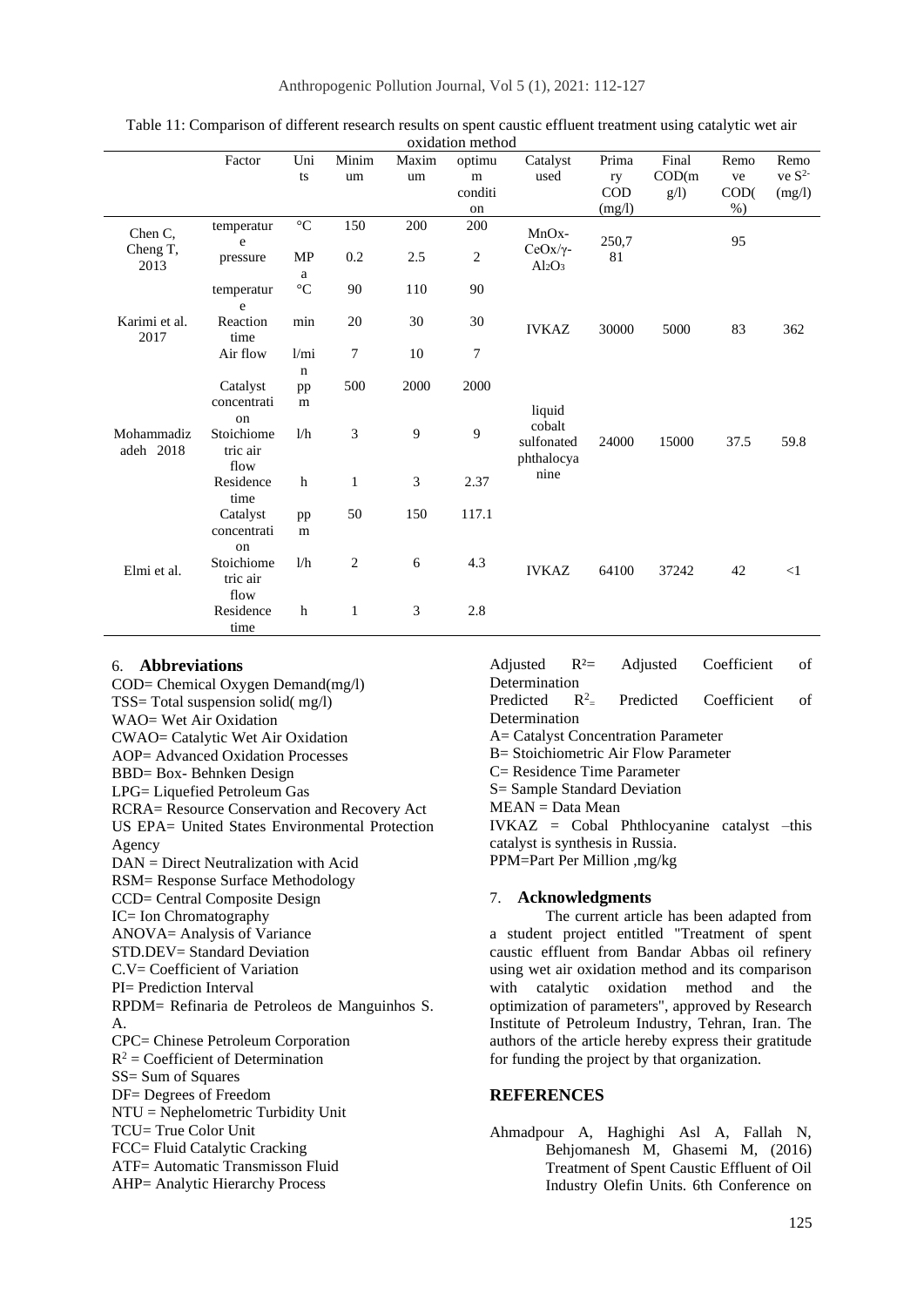Energy and Environment. 22 Dec, Tehran, Iran: 1-18.

- Alishiri A, Fataei, E, Ranjbar Baranloo H, (2020) The effects of nutrients and folic acid on the biological treatment of petrochemical wastewater , Journal of Advances in Environmental health research, 8(3): 206- 214.
- Bahrami F(2016) Optimization of electrocoagulation process of waste spent caustic by iron electrode to reduce COD using experimental design. MD Dissertation, Shiraz University
- Bakhshandeh M (2017) Caustic wastewater treatment of shazand petrochemical olefin unit by electro-fenton technique. MD Dissertation, Arak University
- Bhargava S, Tardio J, Prasad J, Foger K, (2006) Wet Oxidation and Catalytic Wet Oxidation. [Industrial & Engineering](https://pubs.acs.org/iecr)  [Chemistry Research.](https://pubs.acs.org/iecr) 45(4): 1221-1258.
- Box G. E. P, Wilson K. B, (1992) On the Experimental Attainment of Optimum Conditions. [Breakthroughs in Statistics:](https://link.springer.com/book/10.1007/978-1-4612-4380-9) 270–310.
- Claude E.E, (1998) Wet air oxidation of refinery spent caustic, Environmental Progress & Sustainable Energy. 17(1): 28–30.
- Chen C, Cheng T, (2013) Wet Air Oxidation and Catalytic Wet Air Oxidation for Refinery Spent Caustic Degradation. Journal-Chemical Society of Pakistan. 35(2): 243- 249.
- De Angelo D.J, Wilhelmi A.R, (1983) Wet air oxidation of spent caustic liquors. Chemical Engineering Progress*.* 79: 45- 56.
- Debellefontaine H, Chakchouk M, Foussard J.N, Tissot D, Striolo P, (1996) Treatment of organic aqueous wastes: Wet air oxidation and wet peroxide oxidation. Environmental Pollution. 92(2): 155–164.
- Esmaeilzadeha, H, Fataei E, Saadati H., (2020) NH3 Removal from Sour Water by Clinoptilolite Zeolite: A Case Study of Tabriz Refinery. Chemical Methodologies, 4(2020) 754-773
- Hawari A, Ramadan H, Abu-Reesh I, [Ouederni](https://www.ncbi.nlm.nih.gov/pubmed/?term=Ouederni%20M%5BAuthor%5D&cauthor=true&cauthor_uid=25546845) M, ( 2015) A comparative study of the treatment of ethylene plant spent caustic by neutralization and classical and advanced oxidation. Journal of Environmental Management. 151: 105- 112.
- Heponiemi A (2015) Catalytic wet air oxidation of industrial wastewaters, Oxidation of bisphenol A over cerium supported metal catalysts. MD Dissertation, University of Oulu
- Hii K, Baroutian S, Parthasarathy R, Gapes D.J, and Eshtiaghi N, (2014) A Review of Wet Air Oxidation and Thermal Hydrolysis Technologies in Sludge Treatment. Bioresource Technology. 155: 289-299.
- Kumfer B, Felch C, Maugans C, (2010) Wet Air Oxidation Treatment of Spent Caustic in Petroleum Refineries. The National Petroleum Refiners Association Conference. 21-23 Mar. Phoenix, AZ, USA. 49-67.
- Karimi A, Fatehifar E, Alizadeh R, Ahadzadeh I, (2016) Regeneration and treatment of sulfidic spent caustic using analytic hierarchy process. Environmental Health Engineering and Management Journal.  $4(3)$ : 203–208.
- Karimi A, Fatehifar E, Alizadeh R, Ahadzadeh I, (2017) Regeneration of Spent Caustic of Olefin Unit in a Bubble Column Reactor: Treatment and Recovery Optimization. Environmental Progress & Sustainable Energy. 36(2): 341-347.
- Karimi A, Delsalem R (2017) Investigation of spent caustic effluent treatment using statistical analysis. 4th National Conference on New Research in Chemistry and Chemical Engineering. 28 sep, Tehran, Iran: 1-9.
- Luan M, Jing G, Piao Y, Liu D, Jin L, (2012) Treatment of refractory organic pollutants in industrial wastewater by wet air oxidation. Arabian Journal of Chemistry. 1-8.
- Levec J, Pintar A, (2007) Catalytic wet-air oxidation processes: a review. Catalysis Today 124(3):172–184.
- Luck F, (1999) Wet air oxidation: past, present and future. Catalysis Today. 53(1): 81-91.
- Maugans C, Howdeshell M, De Haan S, (2010) Update: Spent caustic treatment, Hydrocarbon Processing, 66 (Special Report).
- Mohammadizadeh Z, (2018) Spent Caustic Treatment by Catalytical Oxidation and Optimization of Parameters. MD Dissertation, Sahand University of Technology
- Mohsenzadeh M, Mirbagheri S.A, (2018) Advanced photocatalytic oxidation in treatment of petrochemical industry effluent. 5th Conference on Applied Research in Civil Engineering, Architecture and Management. 3 Jun, K.N.Toosi University of Technology, Tehran, Iran. 1-13
- Montes R. E, Gomez F.A., Hanrahan G, (2008) Response surface examination of the relationship between experimental conditions and product distribution in